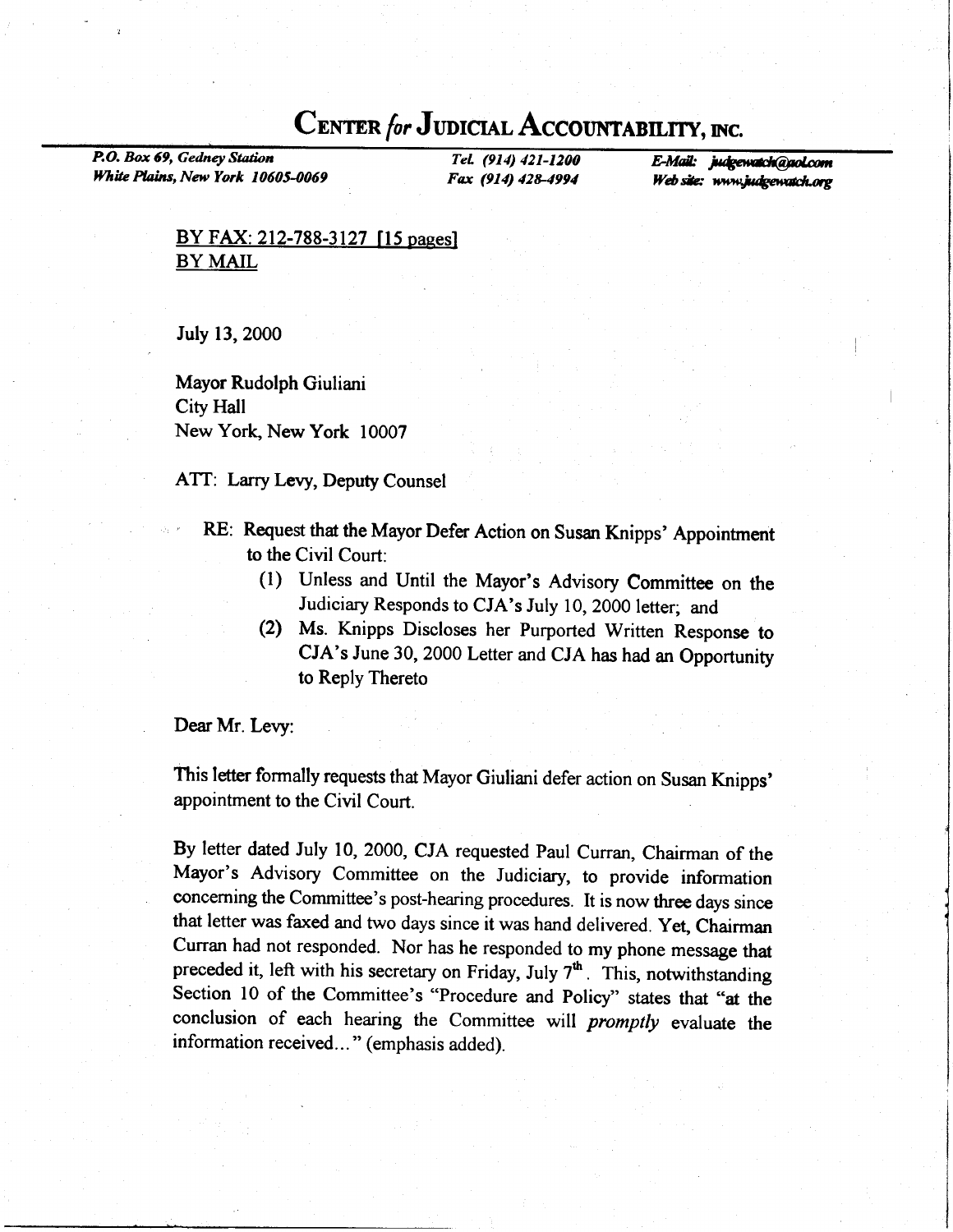The inference behind Chairman Curran's failure to respond – and the refusal of Paul Siegfried to respond, as recited in the letter  $-$  is that they have something to hide. The public has a right to expect that the Mayor will not permit his Advisory Committee on the Judiciary to run rough-shod over legitimate questions as to its procedures – and will require the Committee to identify what those procedures are.

Unfortunately, four years ago, the Mayor allowed Chairman Curran and Mr. Siegfried to ignore deficiencies of the Advisory Committee's procedures to which CJA alerted him in our February 20, 1996 letter. I handed you a copy of that letter this past Tuesday, July I lth, at the same time as I handed you a "hard" copy of CJA's July 10<sup>th</sup> letter to Chairman Curran, to which you were an indicated recipient<sup>1</sup>.

Although Ms. Knipps is not an indicated recipient of the July  $10<sup>th</sup>$  letter, a copy was also delivered to her on July  $11<sup>th</sup>$  under a hand-written coverletter<sup>2</sup>. In pertinent part, the coverletter read:

"Transmitted herewith is a copy of CJA's 7/10/00 letter to Paul Curran, Chairman of the Mayor's Advisory Committee on the Judiciary, requesting information as to the committee's post-hearing procedures.

Among the questions raised is one that I asked at the hearing to wit - whether the Committee will provide CJA with a copy of your written response to our 6/30/00 letter.

The July  $11<sup>th</sup>$  coverletter to Ms. Knipps is annexed hereto, along with the two documents reflected by its postscript.

<sup>&</sup>lt;sup>1</sup> The transmittal of materials to you consisted of the following: (1) CJA's June 10, 2000 letter to Chairman Curran; (2) CJA's February 20, 1996 letter to the Mayor; (3) CJA's February 26, 1996 letter to Katherine Lapp, the Mayor's Coordinator of Criminal Justice; (4) Ms. Lapp's February 28, 1996 response; (5) copies of the materials that CJA had provided to the Mayor's Advisory Committee in advance of the July  $6<sup>th</sup>$  hearing: CJA's June 30, 2000 letter to Chief Judge Kaye and prior two letters to her, dated March 3, 2000 and April 18, 2000, as well as CJA's February 23, 2000 letter to Governor Pataki; (6) the box containing copies of the files of the three Article 78 proceedings against the New York State Commission on Judicial Conduct - which I had brought to the July 6<sup>th</sup> hearing and which Chairman Curran declined to review.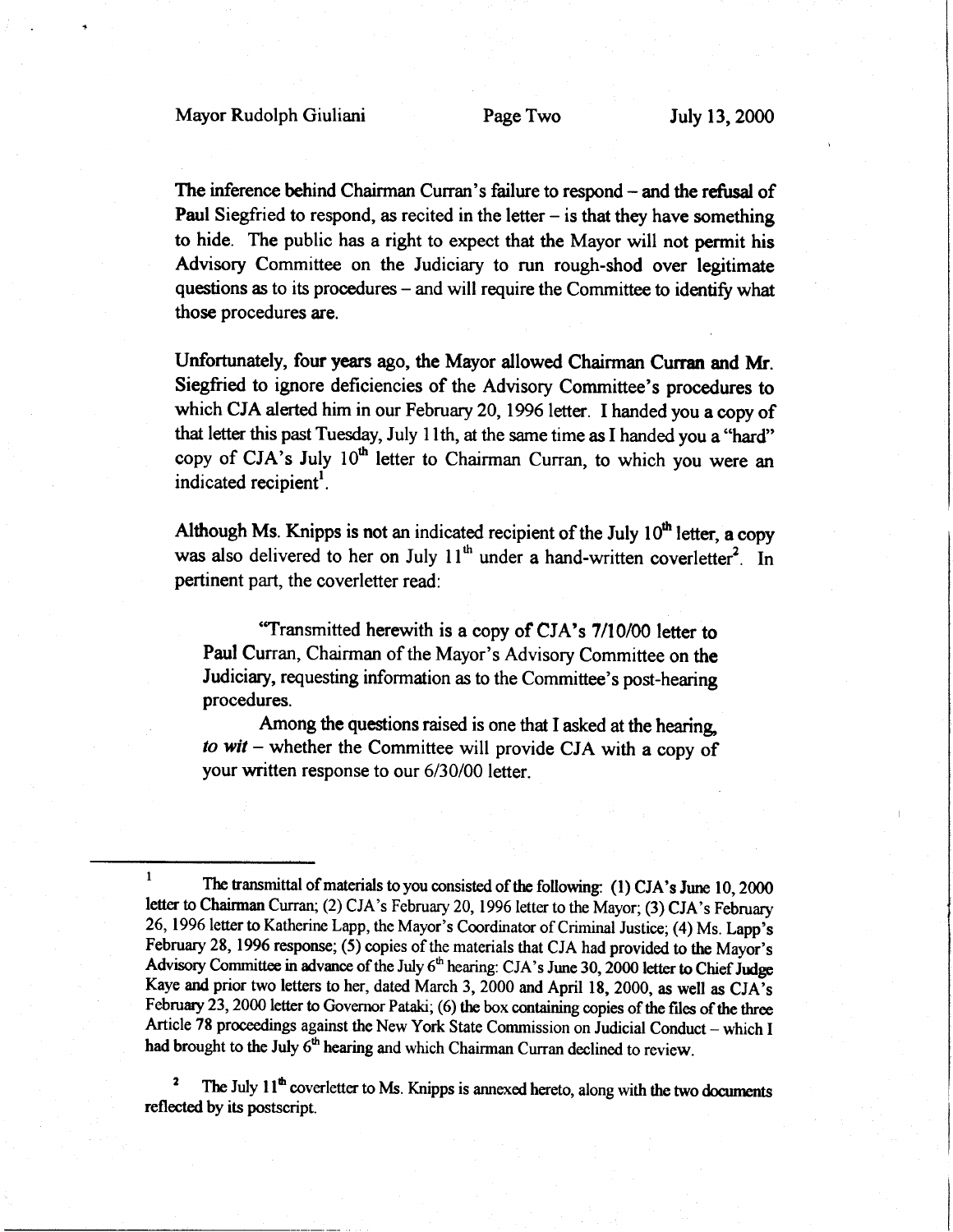## Mayor Rudolph Giuliani Page Three July 13, 2000

However, irrespective of the Committee's answer to that question, you are free to independently make your written response available to CJA.

Certainly, you should have no objection to doing so, if you believe that you have satisfactorily addressed the serious issues raised by the 6/30/00 letter.

Please consider this a request to provide CJA with a copy of your aforesaid written response."

As yet, we have received no answer from Ms. Knipps either.

CJA submits that the public would strongly disapprove of the Mayor's appointing Ms. Knipps when she will not disclose her purported written response to the detailed presentation in CJA's June 30, 2000 letter that she is unfit for judicial office by reason of "her nonfeasance and malfeasance as Deputy counsel to chief Judge Judith Kaye" - as to which the letter had requested (at pp. 8-9) that she and/or the Chief Judge provide CJA with ansvers to seven specific questions in advance of the July  $6<sup>th</sup>$  public hearing. CJA further submits that the public would not only expect that such purported written response be made available, but that CJA be given a reasonable opportunity to reply thereto.

Since Ms. Knipps' designation is for the civil court, where, presumably, she will be confronting cases involving violations of procedure, including quorum requirements, Ms. Knipps' fitness for that office may be gauged by calling upon her to assess whether she believes the Mayor can properly - and without damage to public confidence - appoint her to the bench in the absence of response from the Mayor's Advisory committee to the basic procedural information requested by CJA's July  $10<sup>th</sup>$  letter.

As I indicated on Tuesday, I will be away for the next ten days.

Yours for a quality judiciary, ELONG RUPL SPEEDER ELENA RUTH SASSOWER, Coordinator Center for Judicial Accountability, Inc.

Enclosure cc: See next page